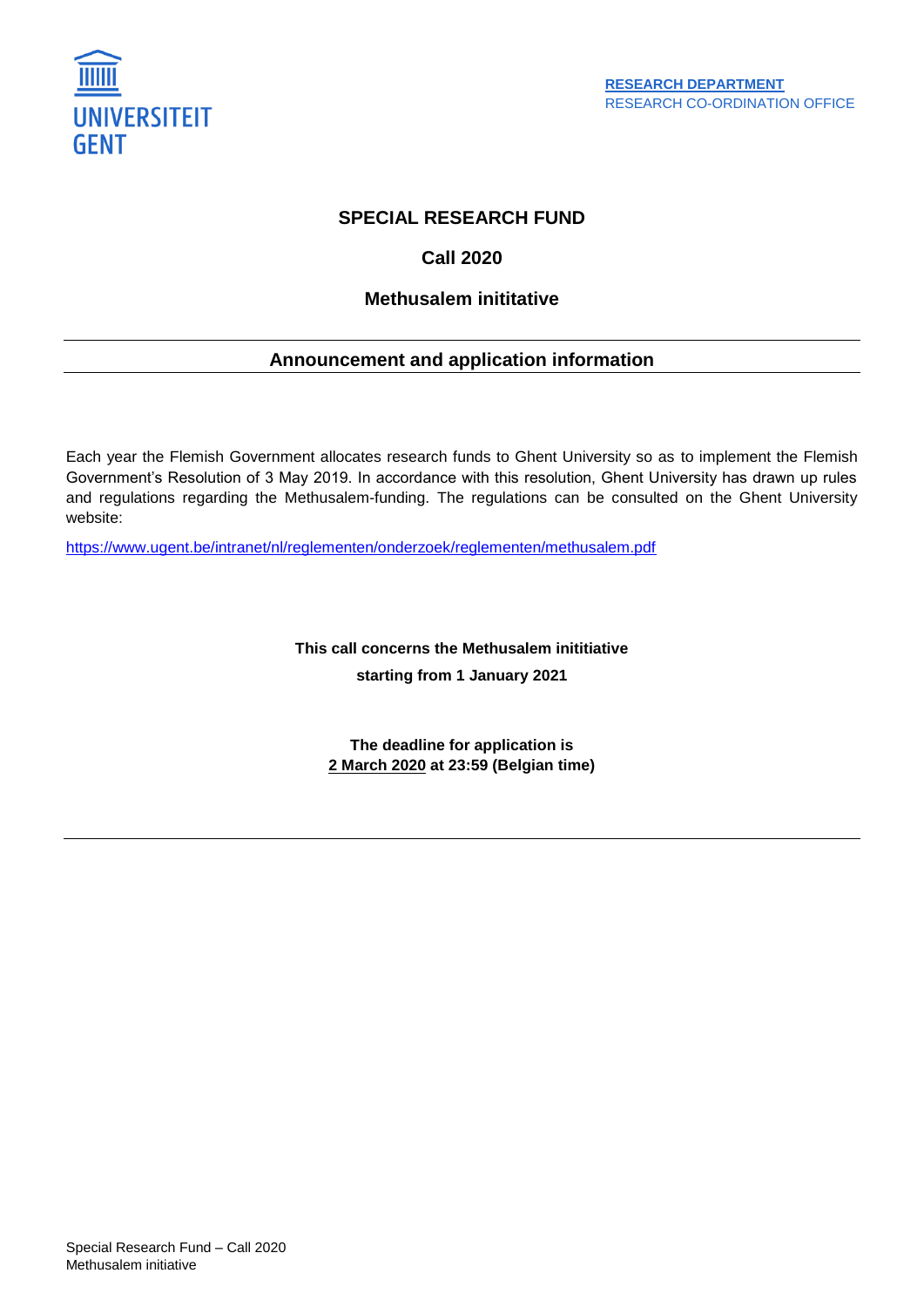## **Description:**

The Methusalem initiative is long-term programme funding from the Flemish government. Its purpose is to provide stable and substantial core funding to excellent, renowned researchers at Flemish universities. They can use this budget in a flexible way to consolidate their international top level and to strengthen their international benchmark position with complete independence. This type of core funding will ease the strain on the Methusalem researchers as they will no longer have to apply continuously for research funding to maintain their scientific excellence.

Methusalem funding is initially allocated for 7 years and is continued each time after a positive evaluation.

The Flemish government has assigned the management of this type of funding to the individual universities and has added the Methusalem budget to the Special Research Fund.

For the Methusalem call 2020, Ghent University foresees the allocation of a Methusalem budget to 4 to 6 top level researchers. Ghent University wishes to push forward cutting-edge research through the Methusalem programme.

This call is not intended for the renewal of current Methusalem funding but concerns the selection of new Methusalem beneficiaries.

## **Minimum and maximum budget**

For each Methusalem researcher there is a minimum and maximum budget that can be allocated:

- o Minimum: 300.000 EUR a year
- o Maximum: 500.000 EUR a year for alpha disciplines and 900.000 EUR a year for beta and gamma disciplines

The funding increases gradually during the first years to reach 100% from the 4th year on.

### **Language**

The applications for Methusalem funding must be completed in English.

### **Submission**

- Applications have to be submitted on the form that is available on the Ghent University website: <https://ugent.be/nl/onderzoek/financiering/bof/methusalem/overzicht.htm>
- Applications have to be submitted electronically as a PDF document (converted from a Word document<sup>1</sup>) by mail to **BOFapplication @ugent.be.** You will receive an email confirming the receipt of the application<sup>2</sup>.
- The document has to be named as follows: **"surname promotor\_first name promotor\_Methusalem application"**.
- The following annexes need to be merged with the application form into 1 PDF file:
- List of publications and supervised PhDs of the candidate
- If applicable and available: positive ethical advise
- Own annexes

l

- The following annexes need to be send as separate PDF files:
- 1 page summary of the research plan
- Excluded external experts
- DEADLINE: **The deadline for Methusalem applications is 2 March 2020 at 23:59.**

*<sup>1</sup> Via File < Export < Create PDF/XPS document*

*<sup>2</sup> e-mails are not generated automatically, it is possible that there is some delay in receiving a confirmation e-mail.*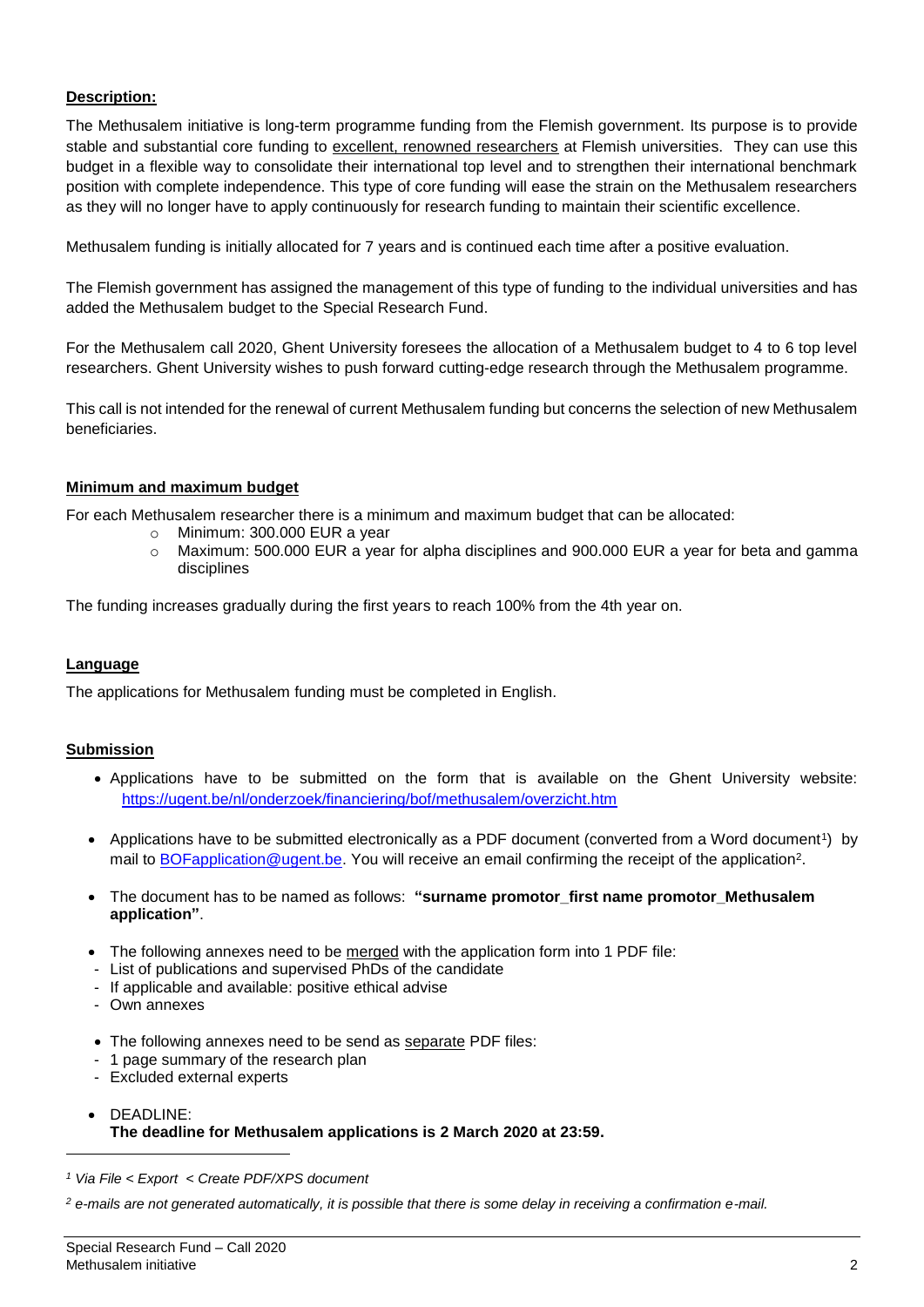# **Evaluation and granting**

To be eligible for Methusalem funding, each candidate must meet the following requirements:

- 1° you belong to the second category of professorial staff (full professor or (part-time) senior full professor);
- 2° you have a (temporary) appointment of at least 80% at Ghent University. Combined appointments (together at least 80%) at on the one side Ghent University and on the other side Ghent University Hospital, VIB Gent, IMEC Gent, and/or Vlerick Leuven Gent Management School, are also eligible. In case of a collaborative partnership between several Flemish universities, also combined appointments of at least 80% at Ghent University on the one side and one or more Flemish universities on the other side, are also eligible;
- 3° you meet the criteria of excellence which show that you substantially contribute to the development of your scientific field and that you are internationally recognized for this contribution;
- 4° prove that more than other researchers you have obtained research funding such as GOA, EU, EOS, FWO and/or VLAIO funding;
- 5° you have a research group of sufficient critical mass, which can be shown, amongst others, by the number of postdoctoral researchers that has been part of it long-term;
- 6° preferably you do not retire between 1 January 2021 (the earliest possible start date of the Methusalem funding) and 31 December 2027 (this period of 7 years corresponds with the duration of the Methusalem funding).

For the Methusalem call 2020 (earliest possible start date of the funding on 1 January 2021) there is funding for 4 to 6 top researchers. Ghent University wishes to use these funds to support cutting-edge research.

If necessary, the Research Council can carry out a preselection of the candidates by means of an advice from the omega committee.

For each preselected application, external peer reviewers will be invited to write evaluation reports. The candidates will have the opportunity to write a rebuttal. Also a citation analysis will be carried out.

A panel of internationally renowned researchers will evaluate the preselected applications, amongst others on the basis of an interview with the candidates and (part of) their groups. This panel will issue a reasoned advice. The candidates will be given the opportunity to comment on this advice before it is presented to the Research Council.

The Research Council can hear the candidates to formulate its final advice.

On the basis of the application file, the advice of the international panel and keeping in mind the global research policy of Ghent University, the Research Council will decide which of the candidates, who received a positive assessment by the international panel, will be granted the funding.

### **Evaluation process for the renewal of the funding**

Methusalem funding is granted for a period of 7 years. After a period of 7 years and if there is a positive interim evaluation, the Methusalem funding can be renewed for a period of 7 years (or shorter in case of retirement of the Methusalem researcher).

To this end, the Methusalem researcher needs to apply for a renewal of the Methusalem funding. This application includes a research plan for the next Methusalem term accompanied by an adequate estimation of the budget for the project. In this application the researcher also needs to demonstrate that the previous term of Methusalem funding enabled internationally leading research that fulfils the original expectations.

The application for renewal will be presented to an international panel of experts (unless the new term starts immediately with a reduction of the funding in view of the retirement of the Methusalem researcher. In that case the Research Council will assess the application for renewal directly). The international panel evaluates:

- 1° if the research of the previous term is of a leading nature on an international level and if it fulfils the original expectations;
- 2<sup>°</sup> the human resources policy and in particular the extent to which the postdoctoral researchers in the research group of the applicant are encouraged to gain experience in establishing independent research;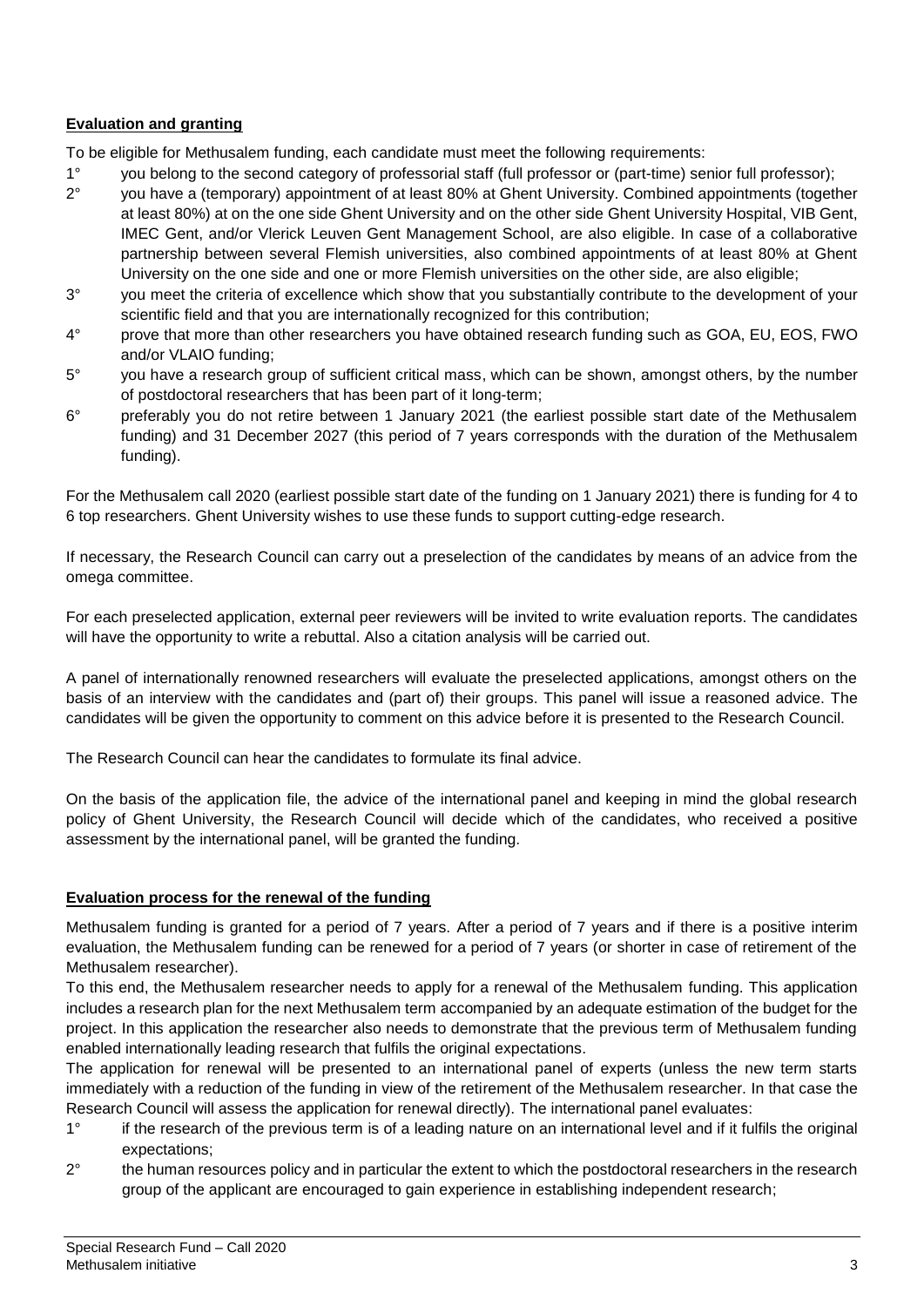3° if the research plan of the next Methusalem term and the requested budget are adequate. The advice of the panel, together with the application and possible comments of the candidate on the advice of the panel, will be presented to the Research Council, which will decide on the granting.

Candidates who are eligible for renewal of their Methusalem funding, will be contacted by DOZA in time.

## **Management board and advisory board**

A management board is established in the research group of the Methusalem researcher. This board directs the scientific policy of the group and consists of at least the professorial staff that is connected to the research group. The Methusalem professor is chairperson.

In case of a collaborative partnership between two or more universities, a single management board is established. One of the Methusalem professors is chairperson and the other Methusalem professor(s) is/are co-chair.

The research group, or groups in case of a collaborative partnership, also needs to establish an international advisory board, consisting of researchers who have gained international recognition in their scientific field. This advisory board helps, amongst other things, to outline the long-term research policy and to establish priorities in the research agenda.

## **End of the funding**

If the Research Council decides to end the Methusalem funding on the basis of a negative interim evaluation, the allocated budget will be reduced yearly by 25%, starting in the year of the decision.

If the funding is ended because the Methusalem researcher retires, the allocated budget will be reduced yearly by 25% starting in the third year before the retirement.

If the funding is ended because the Methusalem researcher resigns, passes away, or does no longer meet the requirements (stipulated in art. 3 §1 2° of the [Methusalem regulations\)](https://www.ugent.be/intranet/nl/reglementen/onderzoek/reglementen/methusalem.pdf) due to a reduction of assignment, the university board will assign another professor (senior full professor) who will temporarily function as scientific director and as the person in charge of the research group and the allocated budget. Also in this case the budget will be reduced yearly by 25%.

If the Methusalem researcher is absent for more than three continuous months due to illness or interruption of function (sabbatical, chair at a university abroad, scientific assignment outside the universities of the Flemish Community, personal, social or family reasons), the university board will assign another professor (senior full professor) who will temporarily function as scientific director and as the person in charge of the research group and the allocated budget.

If a fulltime interruption of function due to personal, social or family reasons lasts for more than 6 months, the procedure for ending the Methusalem funding will be started up and the allocated budget will be reduced yearly by 25%. This arrangement is also applicable in case of a part-time interruption for more than 6 months during which the professor does no longer meet the requirements stipulated in art. 3 §1 2° of the [Methusalem regulations.](https://www.ugent.be/intranet/nl/reglementen/onderzoek/reglementen/methusalem.pdf)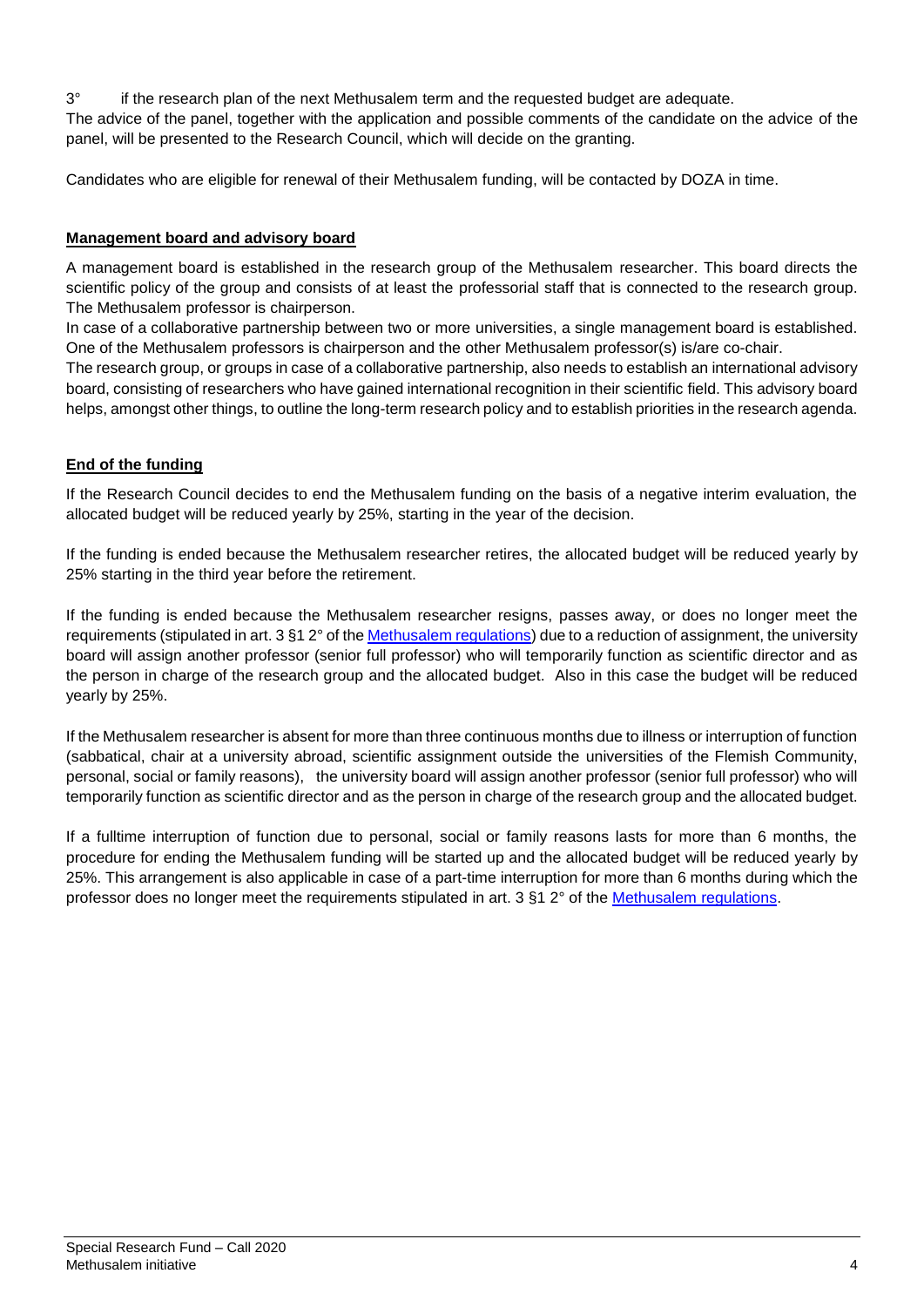# **EXPLANATION OF THE APPLICATION FORM**

The application form for Methusalem funding consists of 5 parts:

- part I: administrative data
- part II: qualifications of the candidate
- part III: information about the research group
- part IV: research proposal
- part V: external experts

The application needs to be completed in **English**. Use font **Arial 10**. If the lay-out, font type or titles have been modified, the application will be considered ineligible.

# PART I – ADMINISTRATIVE DATA

#### $1<sub>1</sub>$ **Candidate**

The applicant must be employed at Ghent University in the second category of professorial staff (full professor or (part-time senior full professor) at the moment of the deadline of this call. The appointment at Ghent University is at least 80%. Combined appointments (together at least 80%) at Ghent University on the one hand and the Ghent University Hospital, VIB Ghent, IMEC Ghent and/or Vlerick Leuven Gent Management School on the other hand, are also eligible. In case of a collaborative partnership between two or more universities, combined appointments of at least 80% at Ghent University on the one hand and one or more Flemish universities on the other hand, are also eligible.

Preferably you do not retire between 1 January 2021 (the earliest possible start date of the Methusalem funding) and 31 December 2027 (this period of 7 years corresponds with the duration of the Methusalem funding).

You must mention your ORCID-ID (*publically available*). Those without ORCID-ID: please check the following webpage for more information on ORCID-ID at Ghent University: [https://www.ugent.be/orcid.](https://www.ugent.be/orcid)

#### $2.$ **Contact person (optional)**

Person to be contacted in case of unavailability of the candidate during the selection process and, in case the funding is granted, during the period of the Methusalem funding.

#### $3.$ **Possible ethical and/or biosafety implications and/or processing of personal data**

Here you should indicate whether your research proposal has important ethical and/or bio-safety implications. You should more precisely state whether your project implies:

- experiments on human beings? (ethical advice may be necessary)
- experiments on vertebrates? (ethical advice may be necessary)
- processing of personal data (AVG/GDPR legislation: compulsory registration in the register of processing activities, se[ehttps://onderzoektips.ugent.be/en/tips/00001795/\)](https://onderzoektips.ugent.be/en/tips/00001795/)?
- working with genetically modified organisms? (bio-safety approval may be necessary)
- working with biological agents, fytopathogens and/or zoopathogens? (bio-safety approval may be necessary)

In case the project is accepted for funding, you shall be asked to present a positive advice of the ethical commission responsible for your domain and/or a certified bio-safety document **before the project can start**. The processing of personal data must be also be registered.

In case of a negative advice of the ethical commission, the project will normally not be started. The project, then, can only be executed after it is adapted so that the ethical and/or bio-safety problems are solved and the innovation purposes are still attainable.

It is the responsibility of the Methusalem candidate to provide the positive advice timely and/or to attest the bio-safety dossier timely.

For the bio-safety dossier, please mention the SBB code (or AMV code) of the bio-safety approval as registered at the Office of the Environmental Coordinator. It is not necessary then to enclose the bio-safety dossier as an annex.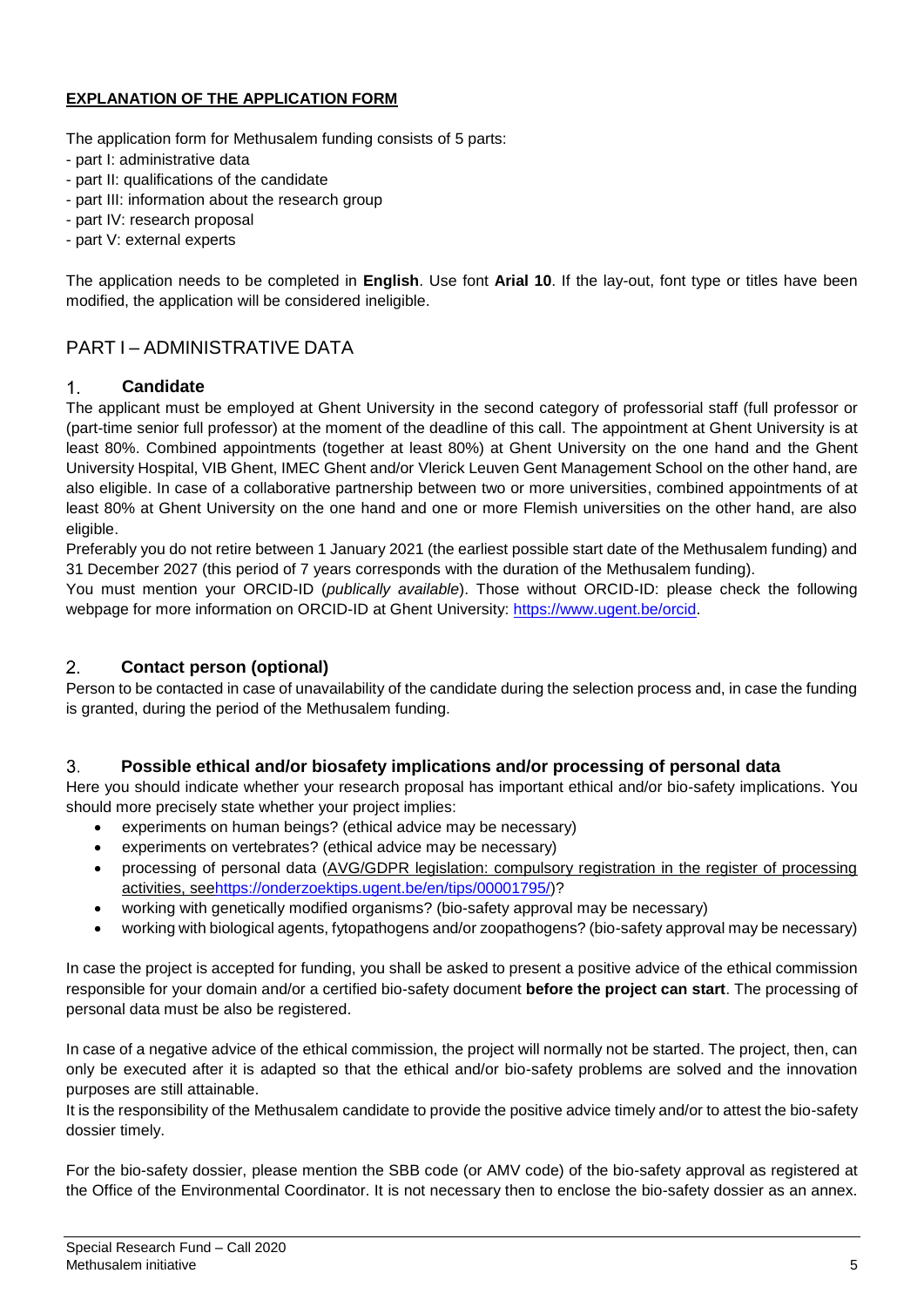More information about the bio-safety dossier is to be found on this link: [https://www.ugent.be/intranet/nl/op-het](https://www.ugent.be/intranet/nl/op-het-werk/milieu#Bioveiligheid)[werk/milieu#Bioveiligheid](https://www.ugent.be/intranet/nl/op-het-werk/milieu#Bioveiligheid) or contact the Environment Office via [milieu@ugent.be](mailto:milieu@ugent.be)

### $4.$ **Data Management Plan**

When research funding is granted by BOF and IOF, the researchers (promoters or holders of a pre-doctoral or postdoctoral fellowship) will be asked to draw up a data management plan (DMP) at the start of the project and add it to the project file in GISMO within 6 months after the start of the project.

The DMP has to be based on one of the templates that are available on [DMPonline.be.](https://dmponline.be/) It is preferable to use this tool also for the drafting of a DMP.

Researchers are also expected to keep the DMP up-to-date in the course of the project and are accountable for the data management of their projects at any time. At the end of the project, the researchers need to upload the final draft of the DMP in GISMO. Questions about writing a DMP or the templates can be addressed to [rdm.support@ugent.be.](mailto:rdm.support@ugent.be)

### 5. **Abstract of the research proposal in Dutch and English**

Give a short abstract (maximum 60 words) in Dutch and English of the research proposal. In addition to the title and abstract, minimum 3 keywords need to be given.

### **Research field codes** 6.

Give at least 1 research field code. For the existing research field codes, see [https://www.ugent.be/intranet/nl/op-het-werk/onderzoek](https://www.ugent.be/intranet/nl/op-het-werk/onderzoek-onderwijs/onderzoek/administratie/onderzoeksdiscipline.htm)[onderwijs/onderzoek/administratie/onderzoeksdiscipline.htm](https://www.ugent.be/intranet/nl/op-het-werk/onderzoek-onderwijs/onderzoek/administratie/onderzoeksdiscipline.htm) under "Disciplinary Subfield L4".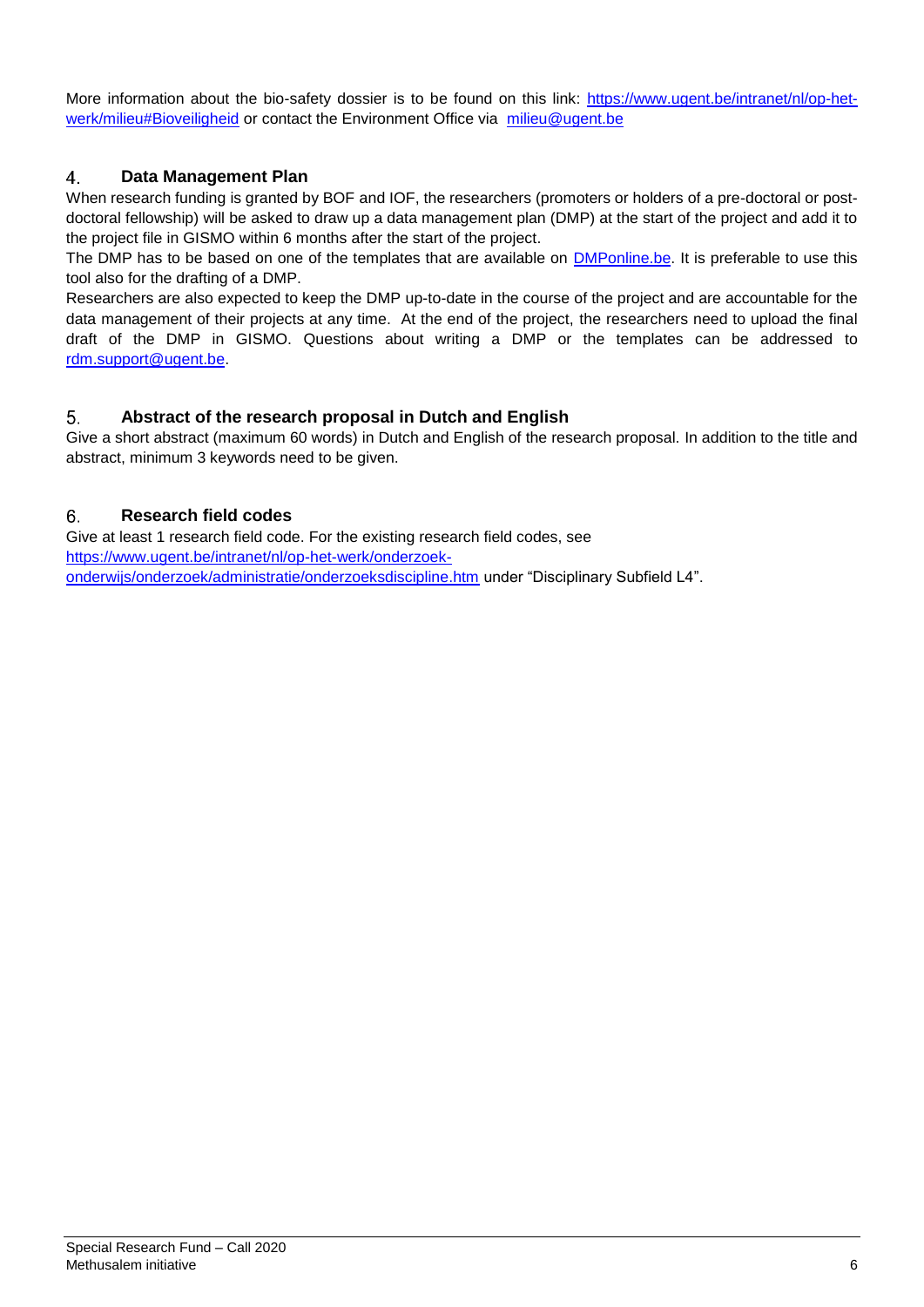# PART II – QUALIFICATIONS OF THE CANDIDATE

### $7<sub>1</sub>$ **Two pages curriculum vitae**

This CV should include a standard academic and research record. A suggested outline (template) is available. The structure of the CV may be modified. Select the items that are most important to you. Any research career gaps and/or unconventional paths (due to for example parental leave, maternity leave, sick leave, etc..) should be clearly explained so that they can be fairly assessed.

### 8. **Achievements track record of the candidate**

Attach a list of achievements reflecting the track record of the candidate, using the template.

#### 9. **Overview of all ongoing and concluded research grants and funding of the candidate**

Give an overview of all ongoing and concluded research grants and funding since the start of the academic career, using the template.

### $10<sub>1</sub>$ **Publications and supervised PhD's – add as annex**

Give a list of all your publications and supervised PhD's for the **whole of your career**. Please use the format that can be downloaded from Biblio and add it as an annex to the application. Via the Ghent University network and the link [https://biblio.ugent.be/person/U](https://biblio.ugent.be/person/)Gent ID code: 801 000 00 00 00/bof?span=all you can download your bibliography directly from Biblio in the correct BOF Methusalem format.<sup>3</sup>

Copy the link above in your browser and replace the entire red part with your Ghent University staff number. You will automatically be directed to a list in the correct format in Biblio. There is a button to download this list as a Word file. Afterwards you can easily adjust or add information to this Word file. Please do not forget to manually adjust the table with your output overview (at the top of this document) if you add publications to this list. Add this annex to the application form by merging it into one PDF file.

If publications still need to be approved in Biblio, you can contact the Biblio staff via [biblio@ugent.be](mailto:biblio@ugent.be) until 3 weeks before the deadline of the Methusalem call.

To give equal opportunities to all candidates, no bibliographic updates will be accepted after the deadline.

l

<sup>&</sup>lt;sup>3</sup> In case of difficulties in downloading your bibliography, please contact **BOF@UGent.be.**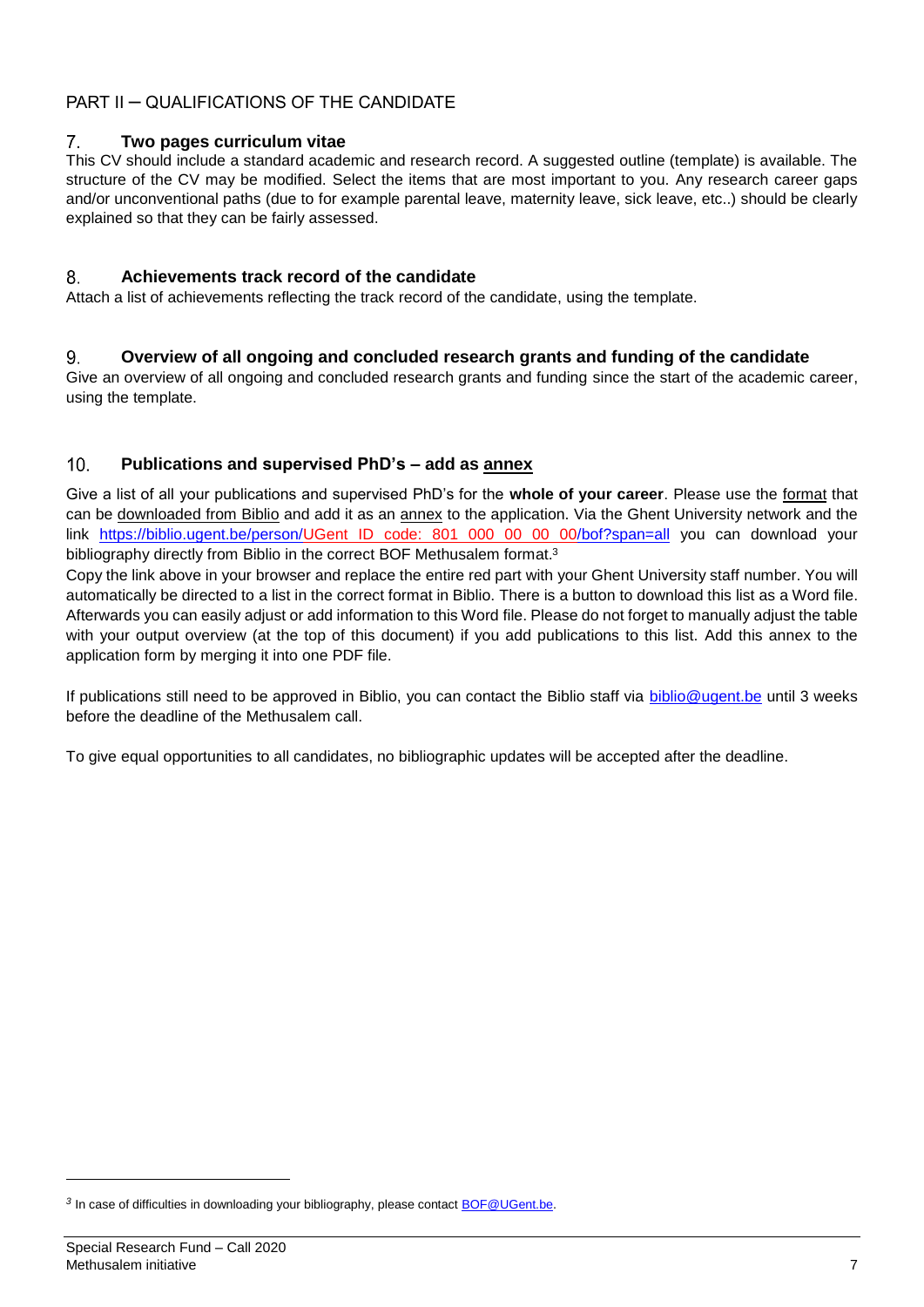# PART III – INFORMATION ABOUT THE RESEARCH GROUP

### $11.$ **Give the period of appointment of the postdoctoral researchers and autonomous academic staff (nominative) who were/are connected to your research group since 2015** Mention name, first name, start and end date of the appointment.

### $12.$ **Give the period of appointment of the predoctoral researchers (nominative) who were/are connected to your research group since 2015**

Mention name, first name, start and end date of the appointment.

### $13.$ **Give the period of appointment of the support staff (nominative) who were/are connected to your research group since 2015**

Mention name, first name, start and end date of the appointment.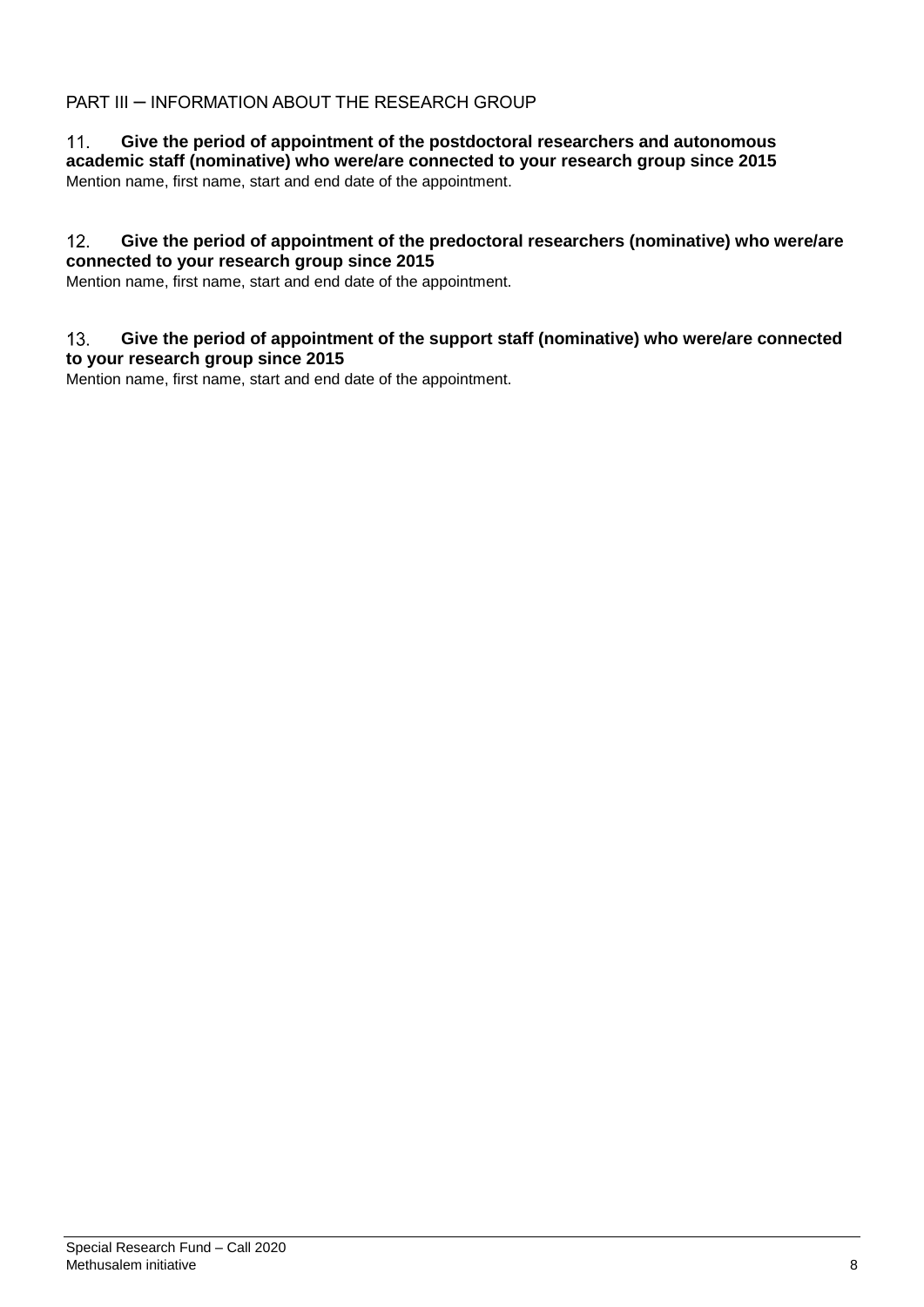### **State-of the-art of the research topic. Description of the research proposal including aim,**   $14<sub>1</sub>$ **methodology and timing, and bibliography of the cited literature – max. 15 pages (excluding the bibliography)**

Description of the state-of the-art of the research topic. The contributions of the Methusalem candidate to this research must be clearly described.

Concise scholarly/scientific explanation with a description of the objective of your research proposal and the progress it would represent in relation to the current state of research in the field. If other research groups from other departments or faculties contribute to this research proposal, describe this. The work plan should include a scholarly/scientific and technical description of the planned activities aimed at achieving the established objective and, if possible, the planning and time schedule.

### $15.$ **One page summary - add as separate annex to the application file**

In English. This summary will be used when selecting external experts for the written referee reports or for the international evaluation panel. Also mention the title. Add this summary as a separate annex to the application.

### $16.$ **Qualifications of the participating research group with regard to the research proposal (max. 2 pages)**

In this part, the proposed research work must be situated within the framework of the different research topics that are currently being studied by the research group(s) and which are relevant to the proposed research. If the topic is totally new to the research group(s), then it must be briefly explained and justified.

### **Proposed composition of a management board. This board consists of at least the**   $17<sub>1</sub>$ **professorial staff that is connected to the research group directed by the candidate**

A management board is established in the research group of the Methusalem researcher. This board directs the scientific policy of the group and consists of at least the professorial staff that is connected to the research group. The Methusalem professor is chairperson.

In case of a collaborative partnership between two or more universities, a single management board is established. One of the Methusalem professors is chairperson and the other Methusalem professor(s) is/are co-chair.

### $18.$ **Financial data of the research proposal**

Complete the first table with an overview of the global budgets for personnel, operational costs, equipment costs, subcontracting).

The first term of Methusalem funding starts with a **gradual increase** of the budget:

Year 1: 25% of the yearly budget Year 2: 40% of the yearly budget Year 3: 65% of the yearly budget From year 4 on: 100% : full yearly budget

## **18.1 Personnel**

## *18.1.1 Estimated personnel costs*

Give the total budget needed for the personnel that will be appointed to the account of the project. In order to estimate this amount, you can use the table below which contains the costs for some frequently occurring categories of personnel (starting on 1/1/2021). If you want an estimation for another category or for a specific person, you can use the online estimation program of the Department of Personnel and Organization: [https://www.ugent.be/nl/werken/salaris/handleiding\\_raming.pdf](https://www.ugent.be/nl/werken/salaris/handleiding_raming.pdf) (*in Dutch*).

If you have questions or problems you can contact David Lombart – 09 264 31 23 [\(David.Lombart@UGent.be\)](mailto:David.Lombart@UGent.be).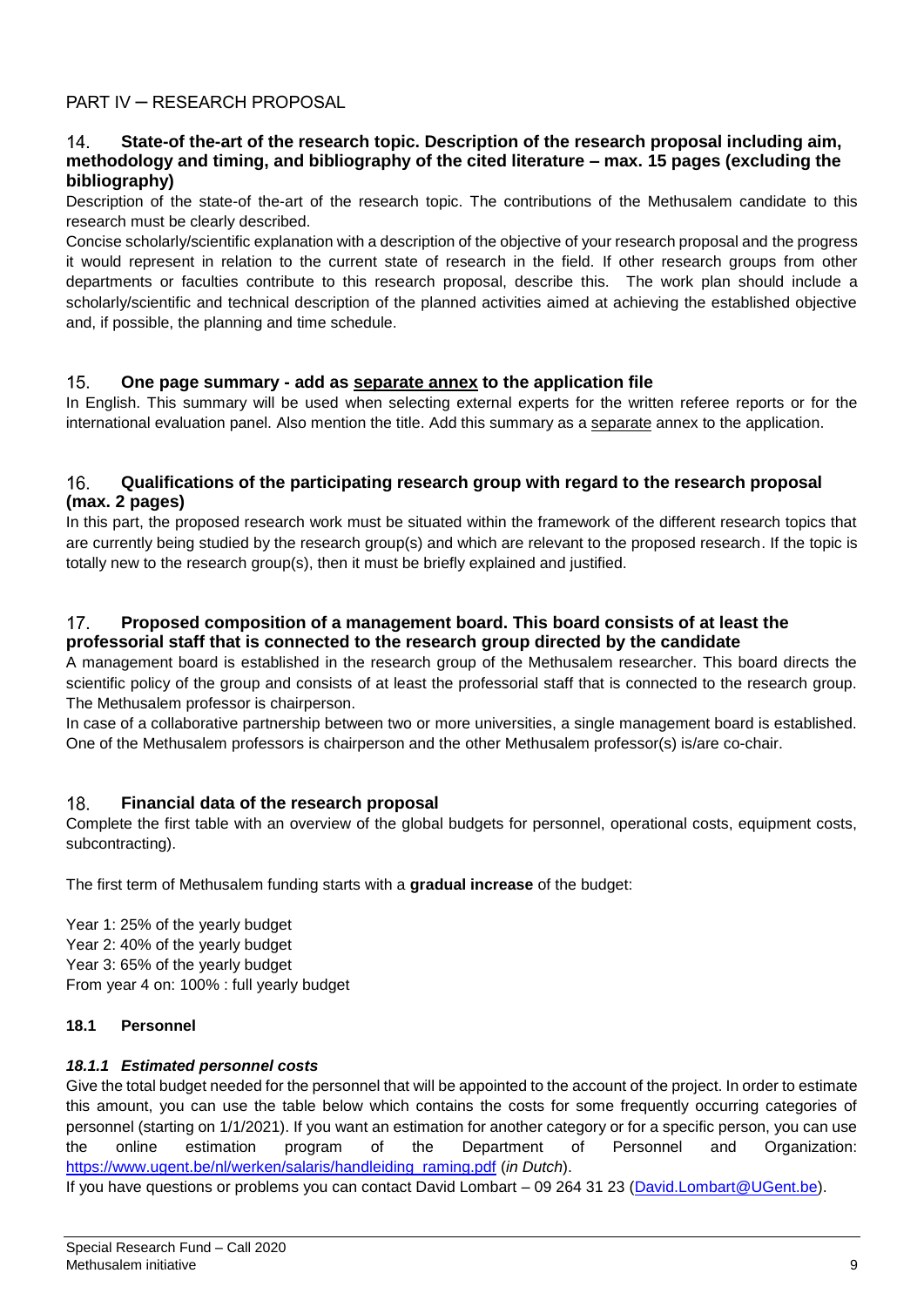| Category                                                                 | 2021     | 2022     | 2023     | 2024      | 2025      | 2026      | 2027      |
|--------------------------------------------------------------------------|----------|----------|----------|-----------|-----------|-----------|-----------|
| PhD scholarship<br>student EU*<br>(unmarried, no<br>dependent relatives) | €46.000  | €48.000  | € 50.000 | € 53.000  | €48.000** | € 54.000  | € 56.000  |
| Researcher, 0 years of<br>seniority                                      | € 67.000 | € 71.000 | € 74.000 | € 77.000  | € 79.000  | € 85.000  | € 86.000  |
| Researcher with PhD<br>degree, 4 years of<br>seniority                   | € 89.000 | € 94.000 | € 96.000 | € 102.000 | € 104.000 | € 110.000 | € 113.000 |
| Administrative or<br>technical staff, 0 years<br>of seniority (class A)  | € 61.000 | € 64.000 | € 67.000 | € 70.000  | € 74.000  | € 75.000  | € 80.000  |
| Administrative or<br>technical staff, 0 years<br>of seniority (class B)  | €48.000  | €49.000  | € 51.000 | € 53.000  | € 55.000  | € 56.000  | € 59.000  |

*Estimated personnel cost (in EURO) dd. August 2019*

*(\*) for PhD students from non-EU countries the scholarship cost will be lower*

*(\*\*) start new PhD student*

## *18.1.2 Additional information on, and justification of the requested personnel costs*

Please describe and justify the requested personnel costs. Clearly mention:

- the personnel category (e.g. research staff, doctoral fellowship student, administrative or technical staff (e.g. lab assistant), etc.);
- number of years of service (seniority);
- % of a full-time contract (full-time = 100%)
- and duration (expressed in months)

of the positions for which you are requesting the funding.

If it is already known which staff member will be employed, then the person's name must also be mentioned.

# **18.2 Operational costs**

## *18.2.1 Estimated operational costs*

The operational costs, itemized by type such as documentation costs, travel and accommodation costs, use of computer material, equipment or materials for laboratories (e.g. chemicals), office supplies, maintenance of the apparatus, etc., must be indicated here.

## *18.2.2 Justification of the requested operational costs*

Please describe and justify the requested operational costs.

## **18.3 Equipment costs**

## *18.3.1 Estimated equipment costs*

The estimated equipment costs must be indicated per year.

## *18.3.2 Justification of the requested equipment costs*

Equipment costs relate to the purchase and installation of scientific and technical apparatus.

technical specifications of the requested apparatus;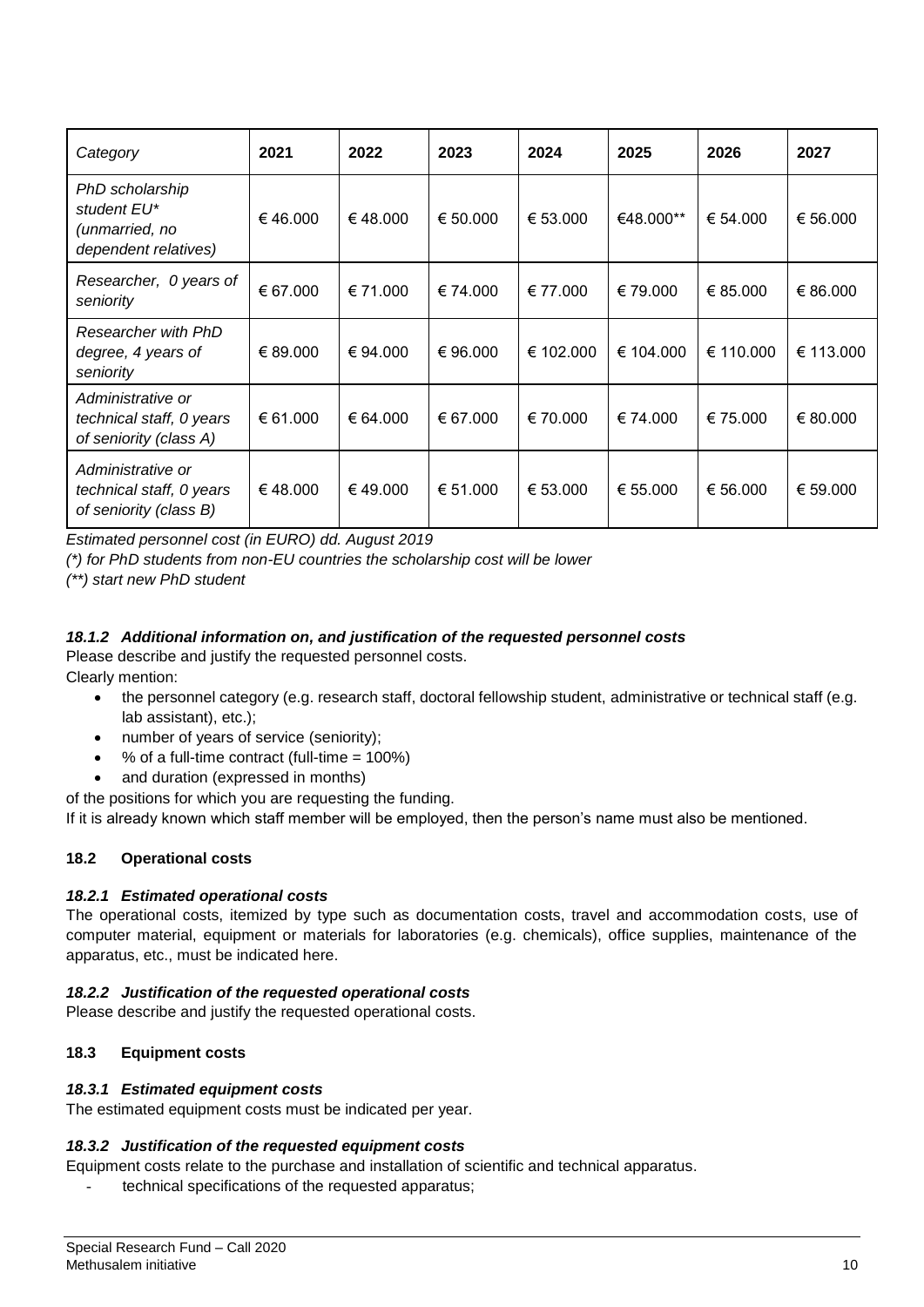- whether it involves the replacement or improvement of a present apparatus or the purchase of a new apparatus;
- use of the apparatus in the research project, indicating whether similar apparatus is already present in the immediate environment of the research group(s).

As a public institution, Ghent University is subject to the legislation concerning public contracts for its purchases. Consult the webpage of the Financial Department for information on the procedures for purchasing goods and services:<https://www.ugent.be/intranet/nl/op-het-werk/aankopen> (only available in Dutch).

## **18.4 Subcontracting costs**

### *18.4.1 Estimated subcontracting costs*

The estimated subcontracting costs must be indicated per year.

### *18.4.2 Justification of the requested subcontracting costs*

Please indicate which tasks will be performed by subcontractors, as well as why you have decided to subcontract the work and which parties will/may be appointed as subcontractors.